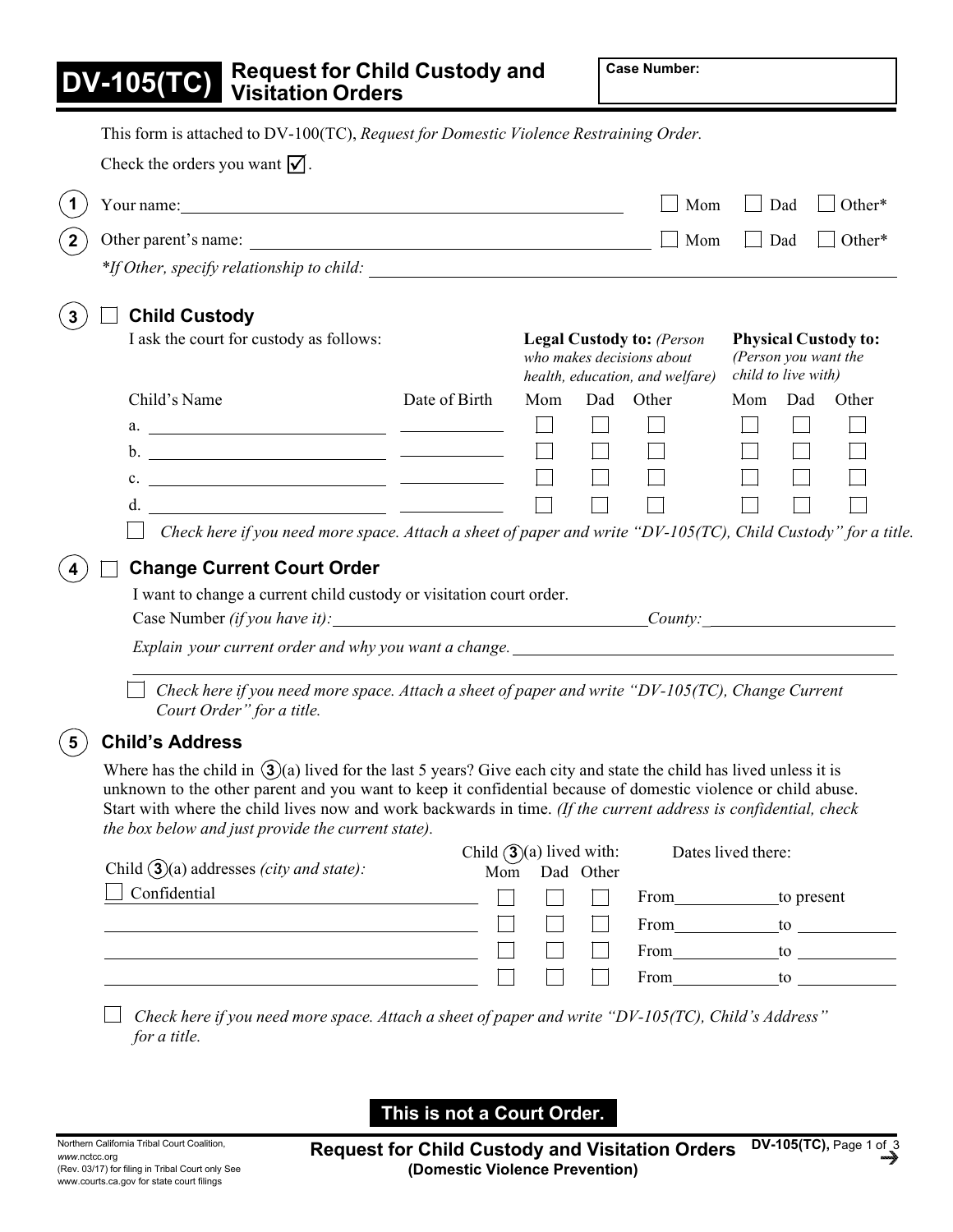| $6\phantom{1}$ | <b>Other Children's Addresses</b>                                                                                                                                                                                           |  |  |  |  |  |  |
|----------------|-----------------------------------------------------------------------------------------------------------------------------------------------------------------------------------------------------------------------------|--|--|--|--|--|--|
|                | Check here if the other child's (or children's) address information is the same as listed in $(5)$ .                                                                                                                        |  |  |  |  |  |  |
|                | If it is different, check here. Attach a sheet of paper and write "DV-105(TC), Other Children's Addresses"<br>for a title. List other children's address information, including dates, and name of person child lived with. |  |  |  |  |  |  |
| (7)            | <b>Other Custody Case</b>                                                                                                                                                                                                   |  |  |  |  |  |  |
|                | Were you involved in, or do you know of, any other custody case for any child listed in this form?                                                                                                                          |  |  |  |  |  |  |
|                | N <sub>0</sub><br>$\Box$ Yes If yes, fill out below and attach a copy of any custody or visitation orders if you have them:                                                                                                 |  |  |  |  |  |  |
|                |                                                                                                                                                                                                                             |  |  |  |  |  |  |
|                | b. Type of case: $\Box$ Parentage (Paternity) $\Box$ Divorce<br>$\Box$ Child Support $\Box$ Guardianship<br>$\Box$ Juvenile/Dependency $\Box$ Domestic Violence                                                             |  |  |  |  |  |  |
|                |                                                                                                                                                                                                                             |  |  |  |  |  |  |
|                | d. Court $(name):$                                                                                                                                                                                                          |  |  |  |  |  |  |
|                | State:                                                                                                                                                                                                                      |  |  |  |  |  |  |
|                | e. Date of court order:                                                                                                                                                                                                     |  |  |  |  |  |  |
|                | f. Case number $(if you have it)$ :                                                                                                                                                                                         |  |  |  |  |  |  |
| 8 <sup>2</sup> | Other People With or Claiming to Have Custody or Visitation Rights                                                                                                                                                          |  |  |  |  |  |  |
|                | Do you know of anyone who is not involved in this case who has or claims to have custody or visitation                                                                                                                      |  |  |  |  |  |  |
|                | rights with any child listed on this form? $\Box$ No $\Box$ Yes If yes, fill out below:                                                                                                                                     |  |  |  |  |  |  |
|                | Name and address of that person:                                                                                                                                                                                            |  |  |  |  |  |  |
|                |                                                                                                                                                                                                                             |  |  |  |  |  |  |
|                | Claims visitation rights<br>Has custody $\Box$ Claims custody rights<br>$\Box$                                                                                                                                              |  |  |  |  |  |  |
|                | For these children (name of each child):                                                                                                                                                                                    |  |  |  |  |  |  |
|                |                                                                                                                                                                                                                             |  |  |  |  |  |  |
|                | Check here if you need more space. Attach a sheet of paper and write " $DV-105(TC)$ , Other People With or<br>Claiming Custody or Visitation" for a title.                                                                  |  |  |  |  |  |  |
| 9 <sub>l</sub> | $\Box$ Visitation                                                                                                                                                                                                           |  |  |  |  |  |  |
|                | I ask the court to order that the person in $(2)$ have the following temporary visitation rights:                                                                                                                           |  |  |  |  |  |  |
|                | (Check all that apply)                                                                                                                                                                                                      |  |  |  |  |  |  |
|                | No visitation until the hearing<br>a.                                                                                                                                                                                       |  |  |  |  |  |  |
|                | No visitation after the hearing<br>$\mathbf{b}$ .<br>The following visitation $\Box$ until the hearing $\Box$ after the hearing<br>$c_{\cdot}$                                                                              |  |  |  |  |  |  |
|                |                                                                                                                                                                                                                             |  |  |  |  |  |  |
|                | $\perp$ Weekends (starting): The 1st weekend of the month is the 1st weekend with a Saturday.)<br>(1)<br>$\Box$ 3rd $\Box$ 4th $\Box$ 5th weekend of month                                                                  |  |  |  |  |  |  |
|                | 1st<br>$\vert$ 2nd $\vert$<br>$a.m. \bigsqcup p.m.$<br>from                                                                                                                                                                 |  |  |  |  |  |  |
|                | at $\frac{1}{(time)}$ a.m. p.m. to $\frac{1}{(day \text{ of week})}$ at $\frac{1}{(time)}$<br>(day of week)<br>(time)                                                                                                       |  |  |  |  |  |  |
|                | $\Box$ Weekdays (starting): $\Box$<br>(2)1                                                                                                                                                                                  |  |  |  |  |  |  |
|                | from at<br>$a.m. \Box p.m.$ to $at \Box$<br>$\Box$ a.m. $\Box$ p.m.                                                                                                                                                         |  |  |  |  |  |  |
|                | (day of week)<br>(day of week)<br>(time)<br>(time)                                                                                                                                                                          |  |  |  |  |  |  |
|                | This is not a Court Order.                                                                                                                                                                                                  |  |  |  |  |  |  |
| (Rev. 03/17)   | DV-105(TC), Page 2 of 3                                                                                                                                                                                                     |  |  |  |  |  |  |
|                | <b>Request for Child Custody and Visitation Orders</b><br>™∲<br>(Domestic Violence Prevention)                                                                                                                              |  |  |  |  |  |  |